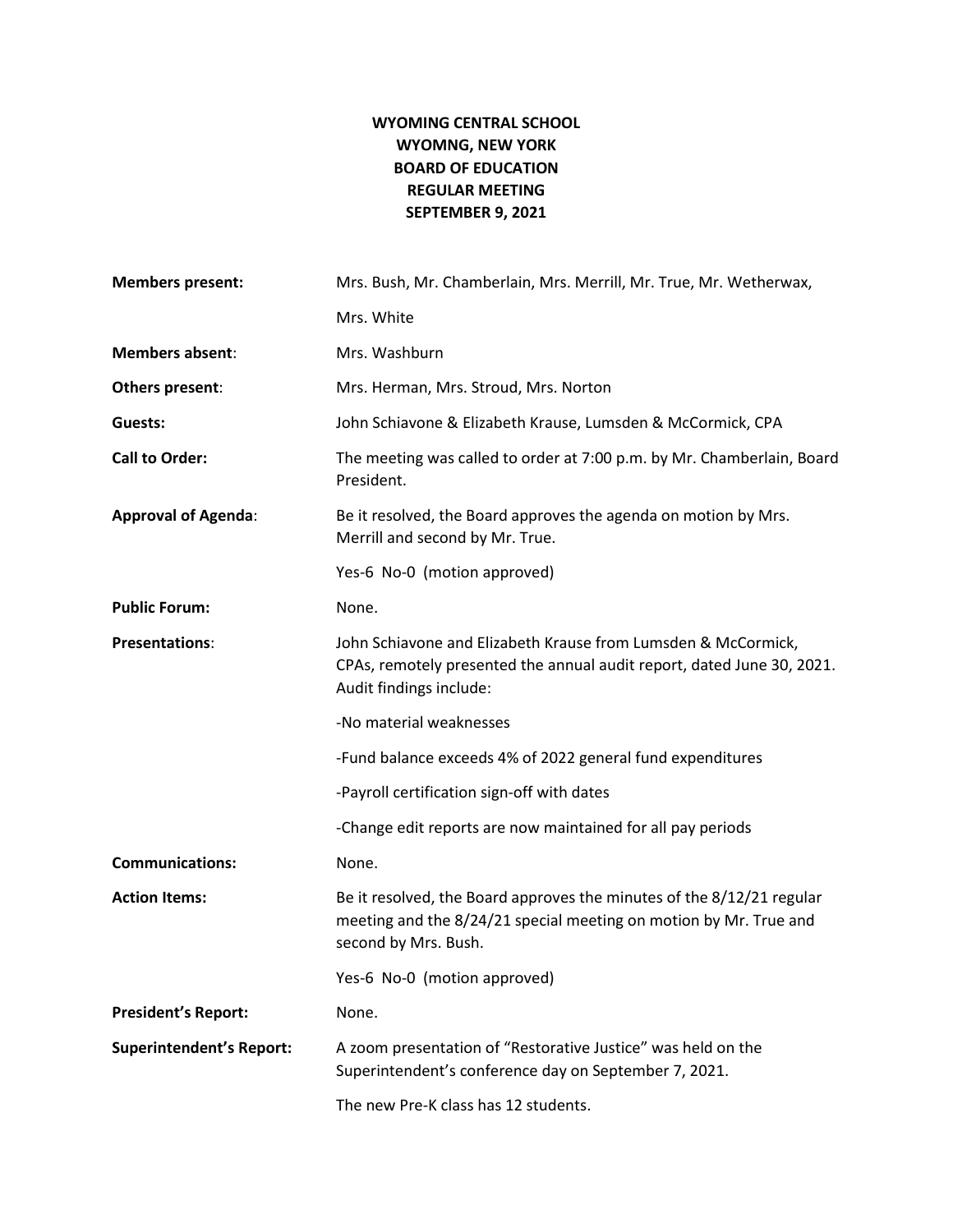|                           | Improvements of the flow of traffic during morning drop off will be<br>implemented.                                                                                                                                                                                                                                                                                                   |
|---------------------------|---------------------------------------------------------------------------------------------------------------------------------------------------------------------------------------------------------------------------------------------------------------------------------------------------------------------------------------------------------------------------------------|
| <b>Old Business:</b>      | Be it resolved, the Board of Education approves to accept Landry<br>Mechanical Contractors, 164 Flint Hill Rd., LeRoy, N.Y. 14482, base bid<br>of \$92,500.00, for the 2021-2022 \$100,000 Capital Outlay Exception<br>Project, on motion by Mr. True and second by Mrs. Merrill. Discussion<br>that overages will be paid by the general fund, rather than bid the<br>project again. |
|                           | Yes-6 No-0 (motion approved)                                                                                                                                                                                                                                                                                                                                                          |
|                           | Be it resolved, the Board of Education approves to accept the Annual<br>Audit Report dated 6/30/21 on motion by Mrs. Merrill and second by<br>Mr. True.                                                                                                                                                                                                                               |
|                           | Yes-6 No-0 (motion approved)                                                                                                                                                                                                                                                                                                                                                          |
| <b>New Business:</b>      | Be it resolved, the Board approves Alexander CSD to use our bus garage<br>facility, for maintenance of their buses, during their bus garage project<br>January-September 2022, at no charge, with Wyoming buses having first<br>priority, on motion by Mr. True and second by Mrs. White.                                                                                             |
|                           | Yes-6 No-0 (motion approved)                                                                                                                                                                                                                                                                                                                                                          |
|                           | Be it resolved, the Board approves the $1st$ reading and waives the $2nd$<br>reading of the following policies#: 1330, 1270, 3310, 5520, 5640, 5676,<br>5681, 6120, 6121, 6150, 6216, 6471, 7132, 7212, 7320, 7521, 7550,<br>7315, 8130, 8220, 8241 & 8280 on motion by Mrs. Merrill and second<br>by Mr. True.                                                                       |
|                           | Yes-6 No-0 (motion approved)                                                                                                                                                                                                                                                                                                                                                          |
|                           | Be it resolved, the Board approves the Star Reimbursement Forms for<br>2021-2022 on motion by Mrs. Bush and second by Mrs. White.                                                                                                                                                                                                                                                     |
|                           | Yes-6 No-0 (motion approved)                                                                                                                                                                                                                                                                                                                                                          |
|                           | Be it resolved, the Board approves the Davis Ulmer Inspection<br>Agreement for 9/1/21-8/31/22 on motion by Mrs. Merrill and second by<br>Mr. True.                                                                                                                                                                                                                                    |
|                           | Yes-6 No-0 (motion approved)                                                                                                                                                                                                                                                                                                                                                          |
| <b>Executive Session:</b> | Be it resolved, the Board approves to retire into executive session at<br>7:35 p.m. for the purpose of contractual, on motion by Mr. True and<br>second by Mrs. Bush.                                                                                                                                                                                                                 |
|                           | Yes-6 No-0 (motion approved)                                                                                                                                                                                                                                                                                                                                                          |
| <b>Out of Executive</b>   |                                                                                                                                                                                                                                                                                                                                                                                       |